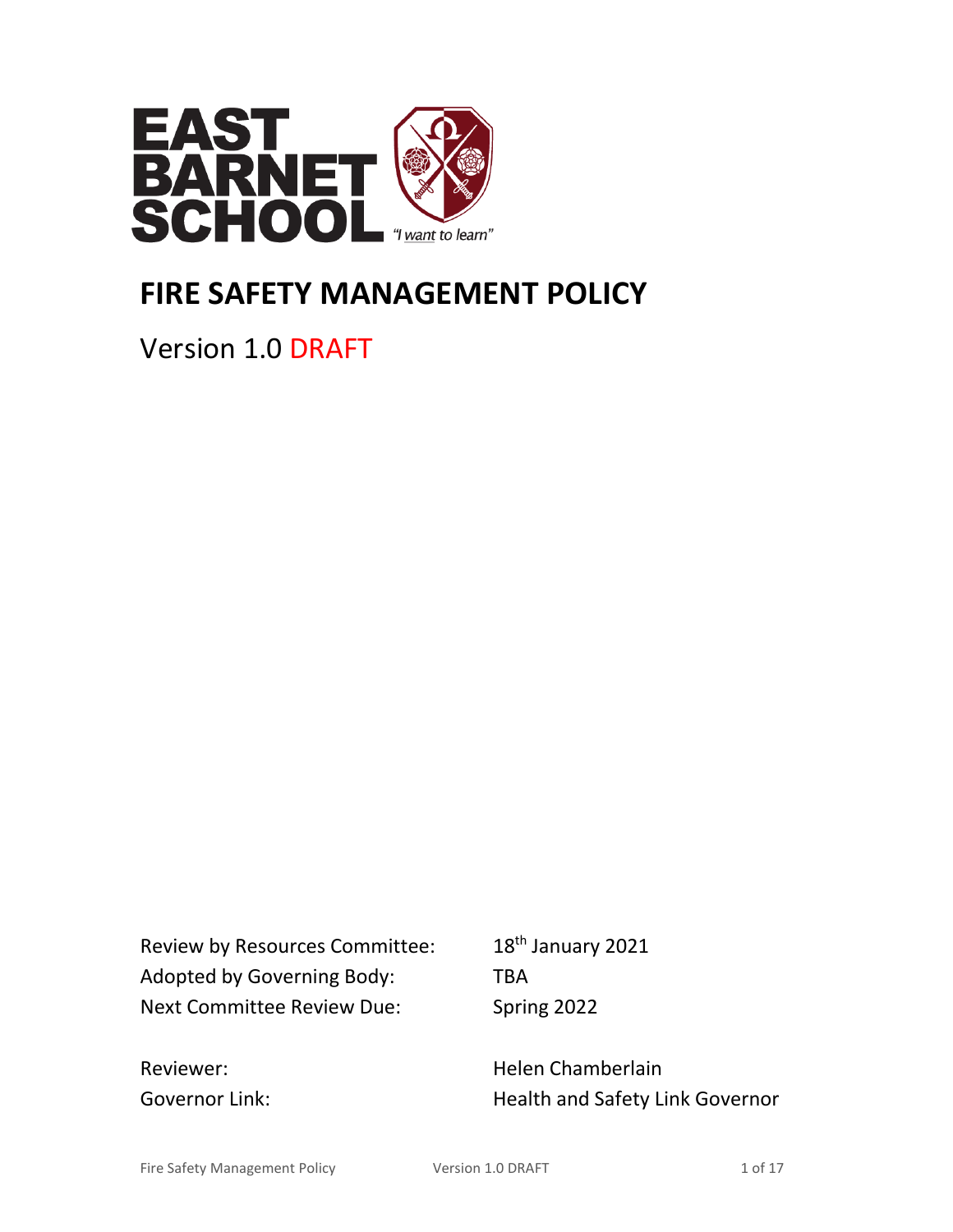## **Fire Safety Management Policy**

**East Barnet School, Chestnut Grove, East Barnet, Herts EN4 8PU**

## **CONTENTS**

| <b>Section</b>                                                                                                                                             | Page                            |
|------------------------------------------------------------------------------------------------------------------------------------------------------------|---------------------------------|
| Fire Safety Management Policy - Introduction                                                                                                               | 3                               |
| <b>Fire Safety Statement</b>                                                                                                                               | 3                               |
| Fire Management System                                                                                                                                     | 3                               |
| <b>Fire Management Responsibilities:</b>                                                                                                                   | 5                               |
| Headteacher<br>$\bullet$<br>Controller<br><b>School Business Leader</b><br><b>Premises Team</b><br><b>School Office</b><br>Teachers<br><b>Fire Wardens</b> | 5<br>6<br>6<br>6<br>8<br>8<br>8 |
| <b>Hirers and Extended School Providers</b>                                                                                                                | 9                               |
| Fire Management Organisational Chart                                                                                                                       | 10                              |
| Staff Acknowledgement section                                                                                                                              | 11                              |
| <b>Fire Evacuation Plan</b>                                                                                                                                | 12                              |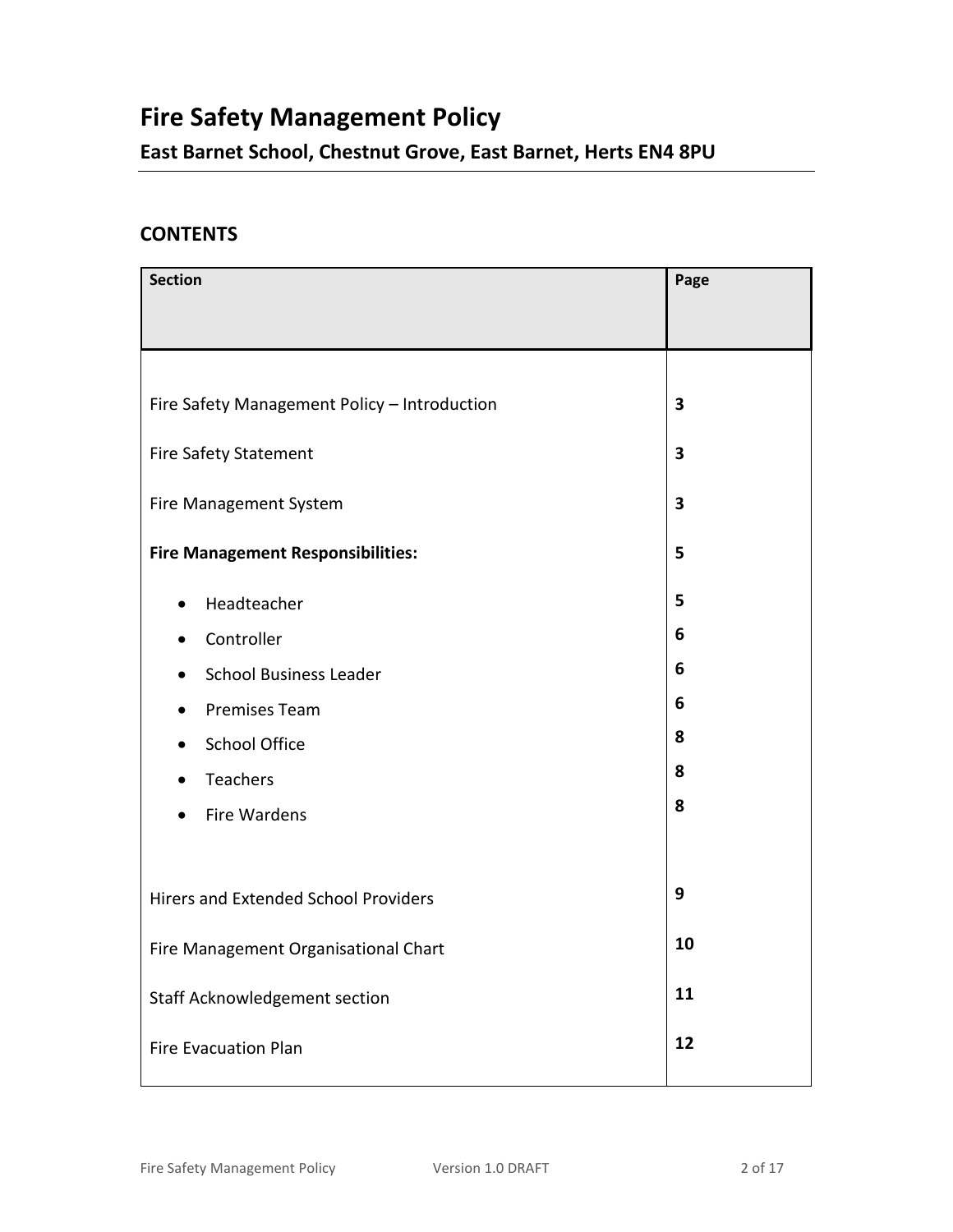## **Introduction**

The fire safety order specifically requires a fire risk assessment to be carried out and to be suitably reviewed. This has been completed for the premises and is reviewed annually or when there is a significant change, whichever occurs first.

In addition, it is expected that the school will put in place a management system / policy and procedures to deal with fire safety and prevention.

The fire safety management policy sets out the objectives in respect of fire prevention and emphasises the school's commitment to fire safety.

The school aims to have proactive liaison with the local fire and rescue service including effective arrangements for notifying the fire and rescue service of changes to the occupancy, periods of abnormal occupancy, fire growth characteristics and other relevant factors. The arrangements allow for routine meetings with the fire and rescue service and additional meetings where a change in the building or its occupancy is proposed.

## **Fire Safety Statement**

The schools primary focus is for the safety of its children, employees and visitors, to that end the fire safety management of the school is based around "life safety". The school has put procedures in place to protect records but this is not the primary focus.

The school aims to provide an environment which is safe and which promotes fire prevention at all times. To suitably manage the fire risk within the school environment the management has designated responsible people with specific tasks.

The school Governors and Headteacher are ultimately the recognised responsible people. In practice responsibility for fire safety is delegated to the Headteacher who manages the school and its fire safety on a day to day basis. The Headteacher has specific areas of responsibility but has delegated defined duties to support staff. Please see fire management responsibilities and the organisation chart for details.

## **Fire Management System**

There is a clear fire management system in place to ensure that the school suitably manages the fire risk. The system seeks to anticipate and proactively identify the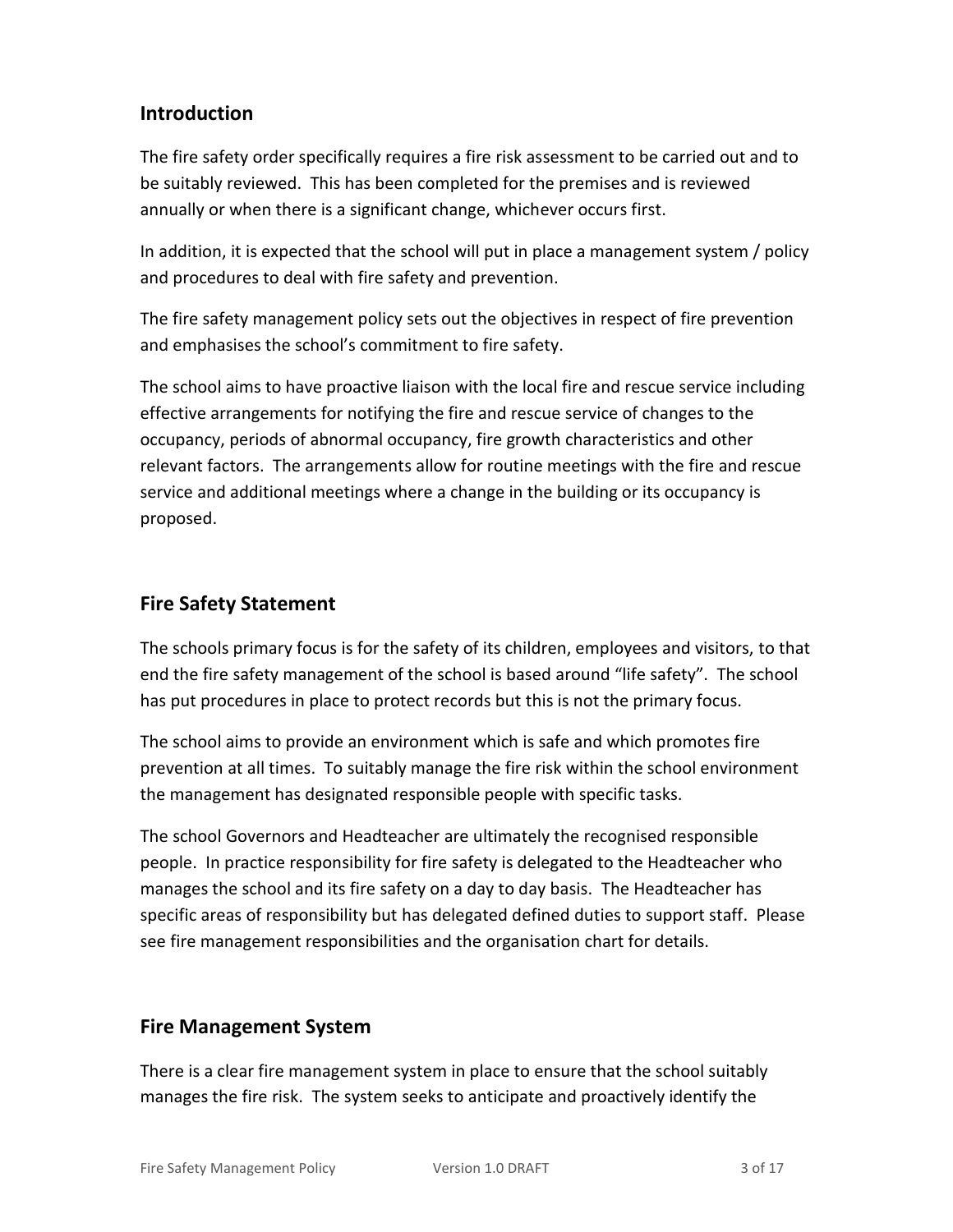impact of any proposed changes. The management of the school identify any alternative protection and management measures that will be required as a result and ensures that they are implemented.

The staffing level provided is specifically appropriate to the fire safety requirements of a secondary school. It includes sufficient trained personnel to ensure that all occupants are assisted or supported, to make their way out of the building effectively in an emergency.

The training ensures that there are sufficient numbers of staff trained in all aspects of fire prevention, fire protection and evacuation procedures and able to use the appropriate extinguishing equipment (and media), so as to provide full coverage of the building, with provision for contingencies, sickness or holiday absences.

## **Planning**

The most recent fire risk assessment was completed on 29<sup>th</sup> September 2020. This will be reviewed annually or when there is a significant change, whichever occurs first.

The implementation of corrective actions is ongoing following each risk assessment review with priority given to the highest risks. Where budget restraints delay implementation, risk management strategies will be put in place to reduce the risk.

The planning system is proactive and takes into account a wide range of possible emergencies and incidents. These are likely to include planning for logistical issues such as the provision of shelter, communications, transport, the weather, time of day, time of week, time of year (holidays, etc.) and traffic related issues, as well as scenarios such as power failures or floods.

## **Organisation**

The Headteacher is responsible for ensuring that all control measures identified in the fire risk assessment are in place and that further improvement actions are completed so far as is reasonably practicable.

The Headteacher will assign an appropriate member of his/her team the responsibility to complete each improvement action.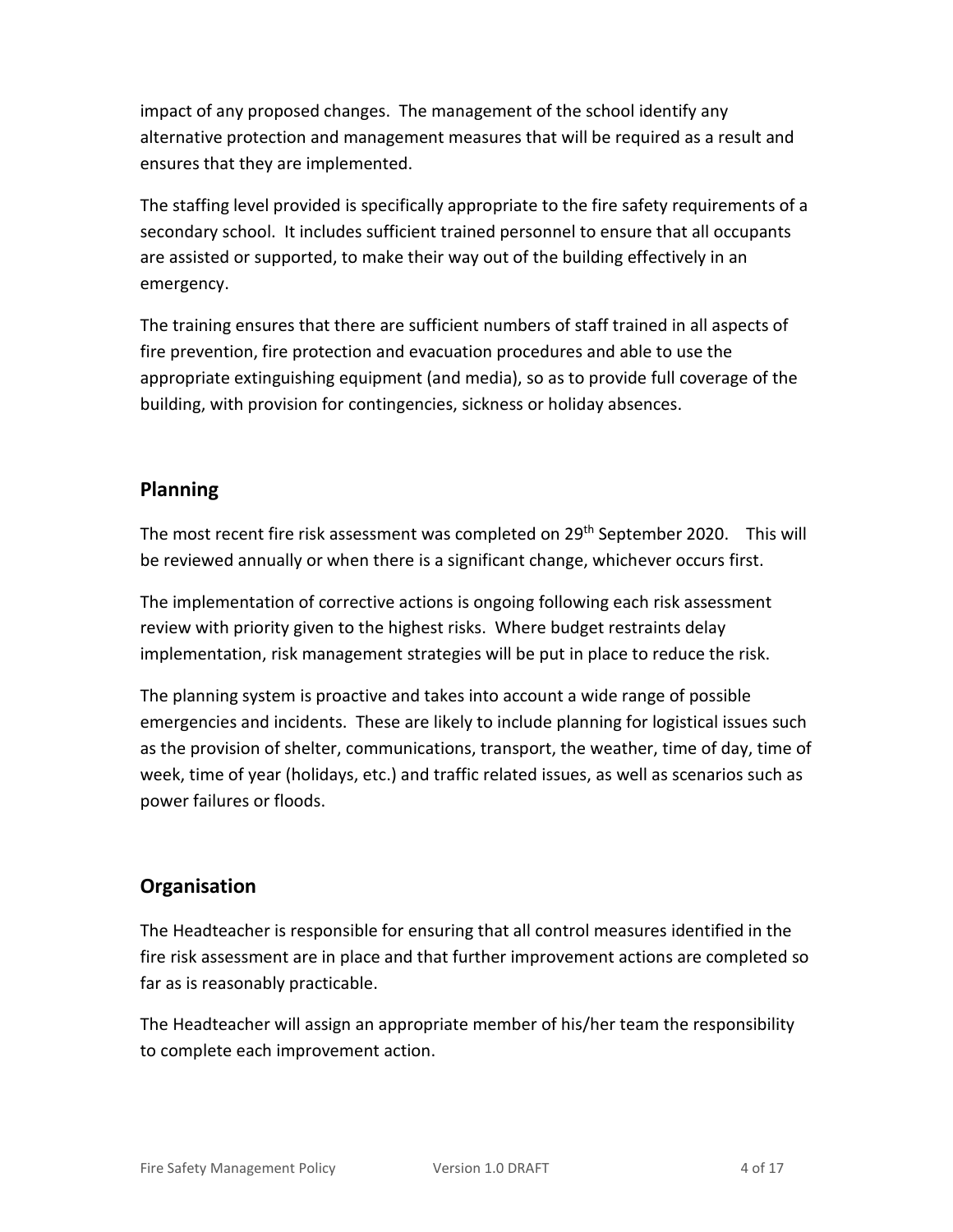The premises team complete fire management tasks. This includes maintenance and testing of fire safety systems. Some of these duties are contracted to suitably qualified engineers.

Fire wardens have been designated and are suitably trained in their fire evacuation duties. Fire drills are completed once every half term. All staff receive fire safety awareness training annually.

## **Fire Management Responsibilities**

The school communications system is able to ensure that all of those involved, or potentially involved, in an incident are informed rapidly and effectively, of relevant information. In addition, the systems make use of alternative formats as necessary, with contingency plans for when systems fail.

The following are the defined responsibilities for those working within the school who have been assigned specific duties.

#### **Headteacher**

The Headteacher is empowered to ensure that legislative requirements are met; and that testing, maintenance or repairs are initiated as required. Such powers are supported by the necessary, sufficient and appropriate resources, including funds.

#### **The Headteacher is responsible for ensuring:**

- The school has a fire safety management policy and that such a policy is reviewed annually
- That a Fire Risk Assessment is completed and reviewed annually
- Staff are notified of the significant findings of the fire risk assessment
- Recommended actions derived from the fire risk assessment are completed
- The maintenance / testing of all firefighting systems and equipment are completed and recorded in the fire log book
- That the school emergency plan and evacuation procedures are regularly reviewed
- The school has a major incident evacuation plan which may include agreements with local providers and additional training for staff
- All pupils, employees, visitors and others who use the building are made aware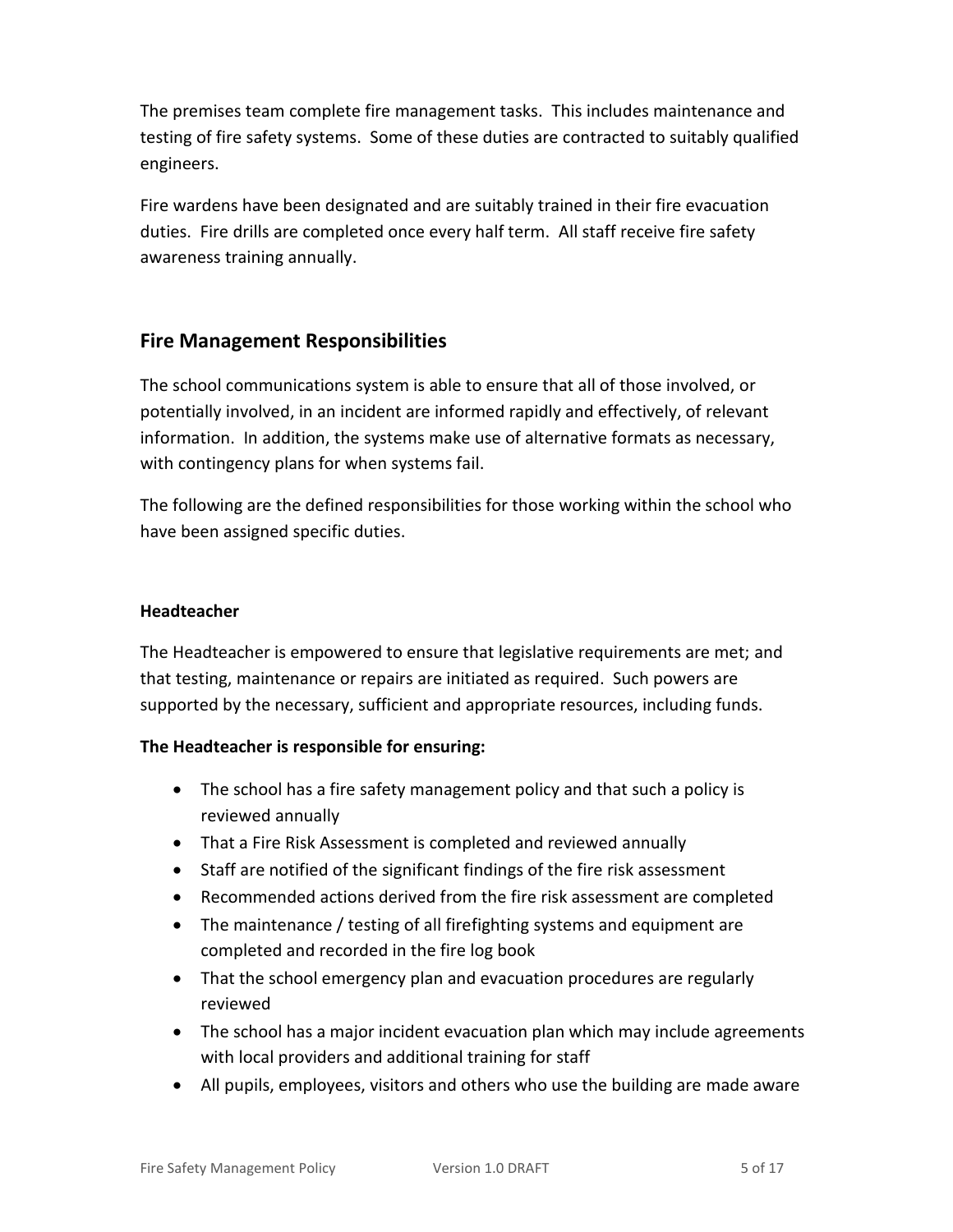of the fire safety precautions and the fire evacuation procedures

- The provision of fire awareness training to all staff
- The provision of fire warden training for designated staff
- That an emergency fire drill is undertaken every term
- The preparation of specific personal emergency evacuation plans for staff and/or pupils with special needs and or disability
- The provision of suitable fire safety systems i.e. fire alarm, automatic detection and emergency lighting
- The provision of suitable fire safety equipment such as fire doors, fire signs and firefighting equipment
- Any fire prevention officer's recommendations and or enforcement notices are complied with.

#### **Controller**

The Controller (usually the Headteacher) is responsible for:

- Collecting all of the area and classroom information from Teachers and Fire Wardens
- Controlling the assembly point
- Ensuring that fire and rescue service access gates are opened
- Implementing the major incident site evacuation plan if required.

#### **School Business Leader**

The School Business Leader is responsible for:

- During a practice noting escape times and general observations for improvement
- Liaising with the Premises staff and Controller, confirming when it is safe for reentry into the building
- Liaising with the fire and rescue service to ensure that all relevant information is communicated effectively
- Ensuring that no one re-enters the building until deemed safe to do so by the fire and rescue service

#### **Premises Team**

The Premises Team are responsible for controlling work, maintaining safety systems and maintenance. A system has been developed proactively with clear lines of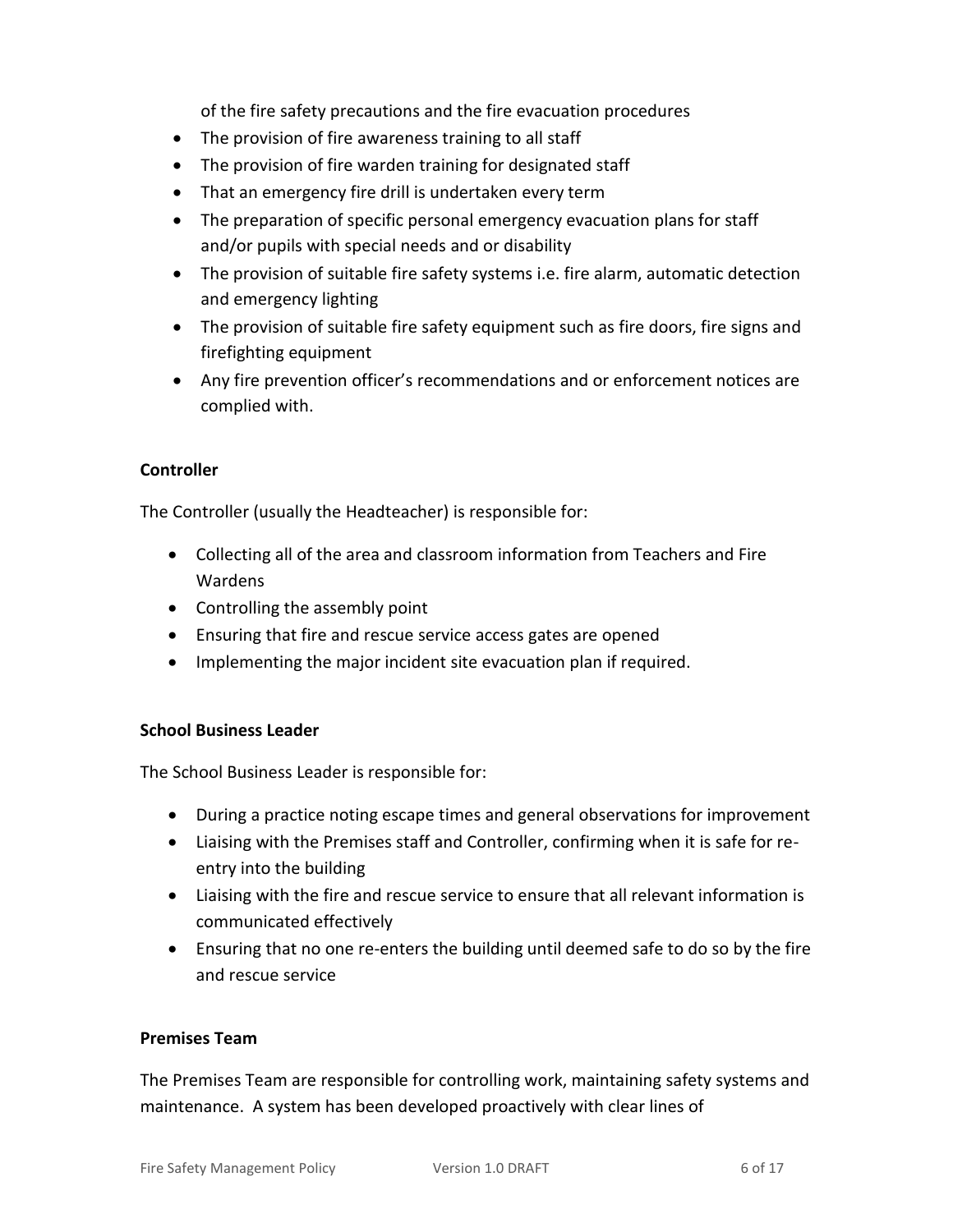responsibility; a permit system; logging and audit processes and routine checking and supervision.

The maintenance system is one where there is dynamic monitoring of the fire safety systems, and the equipment is kept fully functional at all times when the building is in use.

#### **The Premises Team are responsible for:**

- Calling the fire and rescue service to ensure that they have been notified of the alarm
- Providing the fire and rescue service with a detailed (laminated) plan of the building
- The formal maintenance and regular testing of the fire alarm
- The formal maintenance and regular testing of the emergency lighting
- The formal maintenance and organising of testing for the automatic detection system
- The maintenance and inspection of the firefighting equipment
- The maintenance of exit/escape routes and signage
- The completion and upkeep of the school fire log
- Supervision of contractors undertaking hot work and cold work
- Ensuring that fire compartmentation is sound and that any fire engineering solutions are suitably maintained
- Reporting any hazards (which cannot be dealt with) to the Headteacher
- Ensuring that access can be gained at all times to the electric and gas shut off devices
- Ensuring that fire critical plant such as gas boilers are annually serviced in line with the schools planned preventative maintenance regime
- Ensuring that electrical equipment is suitably maintained and that fixed electrical wiring is inspected at least every five years in line with the schools planned preventative maintenance regime
- Ensuring that fire fighter equipment is maintained and accessible i.e. fire hydrants and dry risers.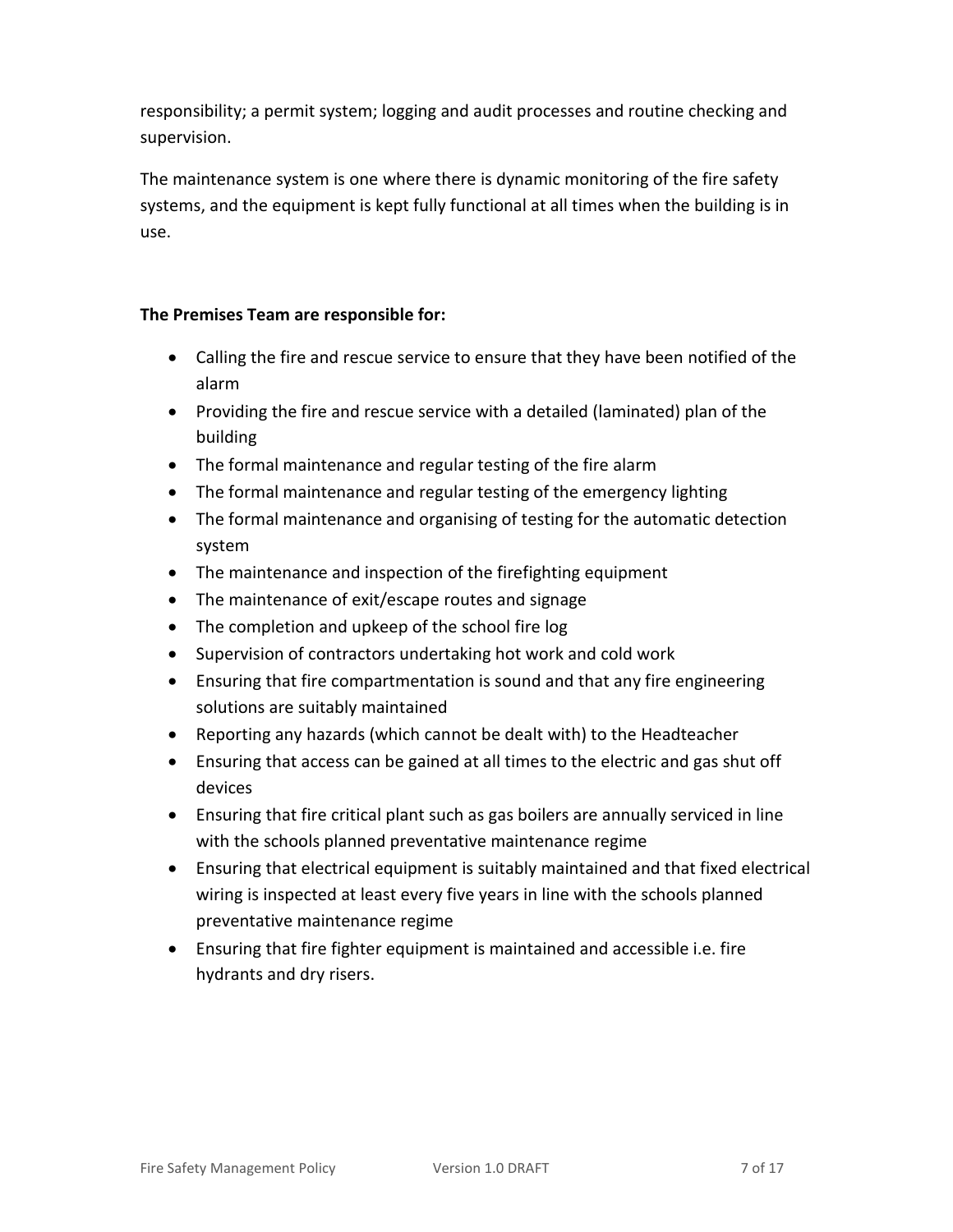#### **School Office**

#### **The School Office Staff are responsible for:**

- Ensuring that classroom registers are always available and are taken to the assembly point in the event of an evacuation
- Ensuring that visitors and contractors are signed in to the building and are notified as to the evacuation procedures
- Where appropriate escorting visitors and contractors from the building
- Collecting information such as contact details of parents
- Taking such information to the assembly point for use in a major incident / site evacuation.

#### **Teachers**

#### **The Teachers are responsible for:**

- Acting as fire wardens when evacuating their class from the school
- Ensuring that their particular classrooms are kept free of hazards which may block escape routes
- Reporting any hazards (which cannot be dealt with) to the Premises Team
- Ensuring that new pupils are suitably trained in evacuation procedures
- Ensuring that pupils who attend class with a prohibitive injury are assessed and that a personal emergency evacuation plan is put in place
- Following school evacuation procedures including reporting to the Heads of Year with the results of the register check
- Controlling their class at the assembly point, ensuring that no pupil re-enters the building until the Headteacher announces that the school is safe
- If required, being aware and trained in the major incident evacuation plan which may require escorting the class away from the premises to a safe site
- Taking part in any fire safety training provided by the school.

#### **Fire Wardens**

#### **The Fire Wardens / Support Staff (given responsibility) are responsible for:**

- Ensuring that their designated areas are clear before leaving the building
- Closing all fire doors (not on automatic closers) before leaving their area
- Taking an active day to day role in fire prevention and hazard spotting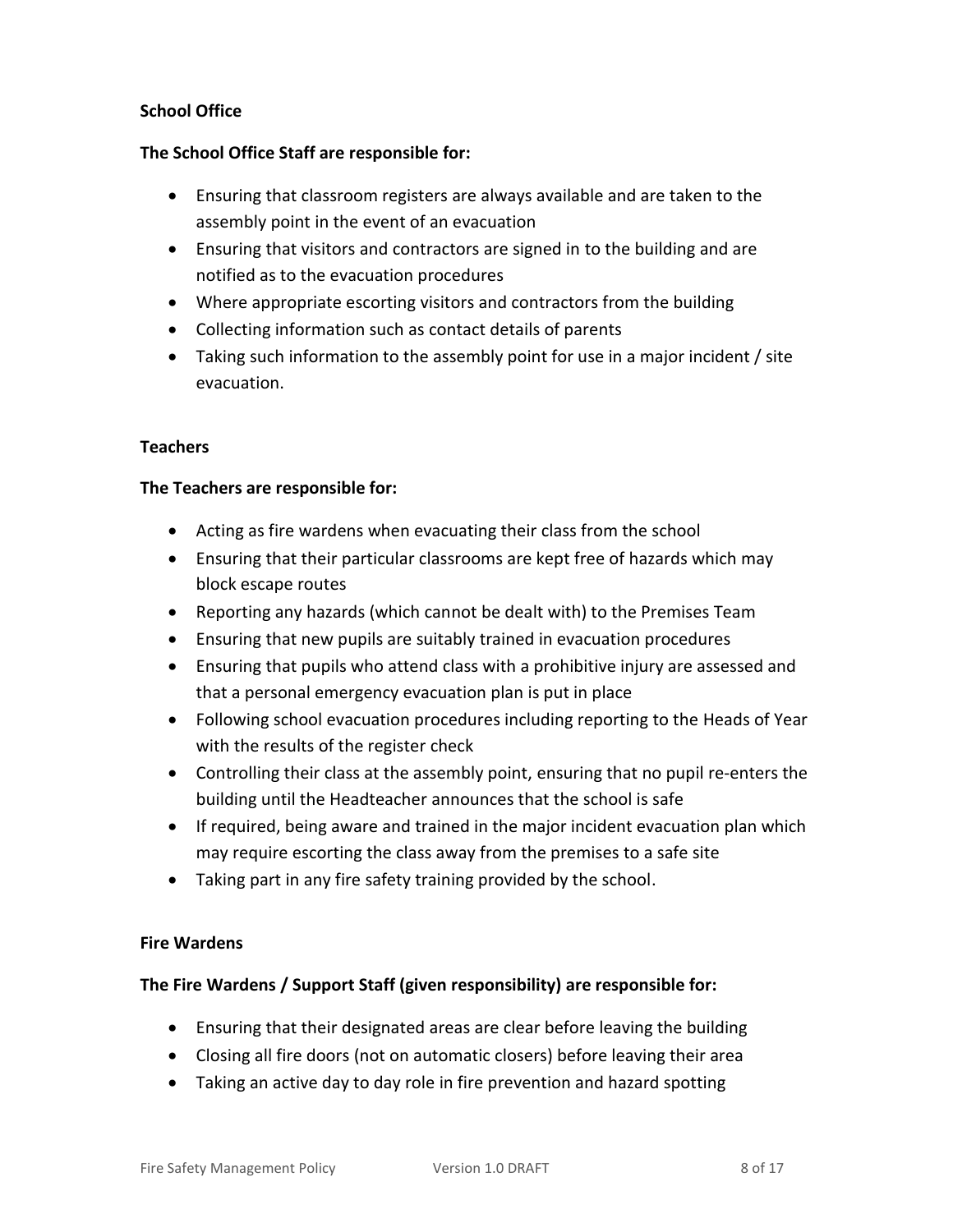- Reporting fire safety issues such as missing fire extinguishers
- Ensuring that fire escape routes/stairs and fire exits are not blocked
- Reporting any hazards (which cannot be dealt with) to the Premises Team
- Ensuring that no one re-enters the premises until it is deemed safe to do so by the fire and rescue service.

#### **Hirers and Extended School Providers**

All hirers and contracted users of the premises will receive written details of the fire procedure as part of the hire arrangements. Hirers of the building are required to adhere to the fire procedures at all times and take such measures as are necessary to ensure the safety of those children/persons for whom they have responsibility.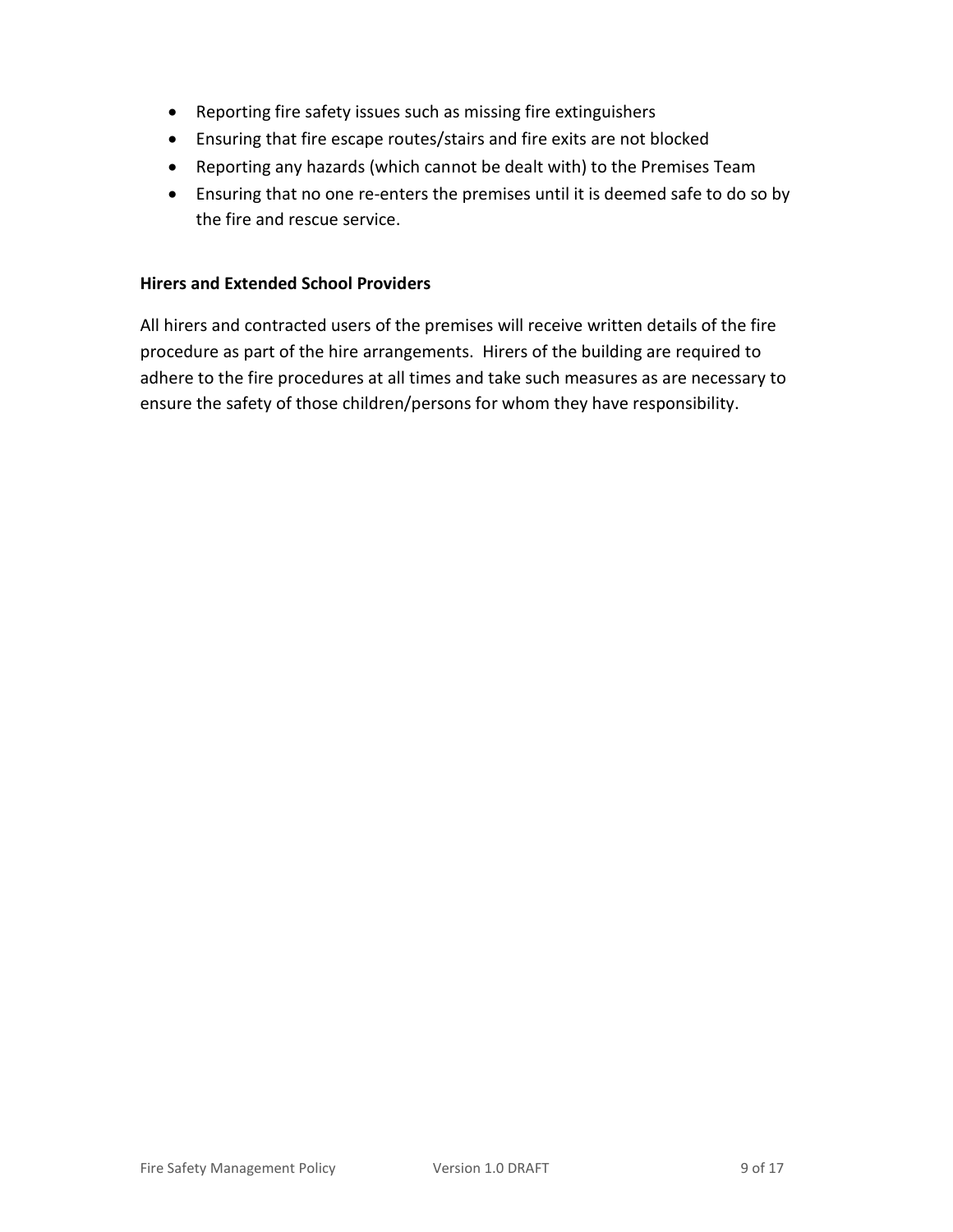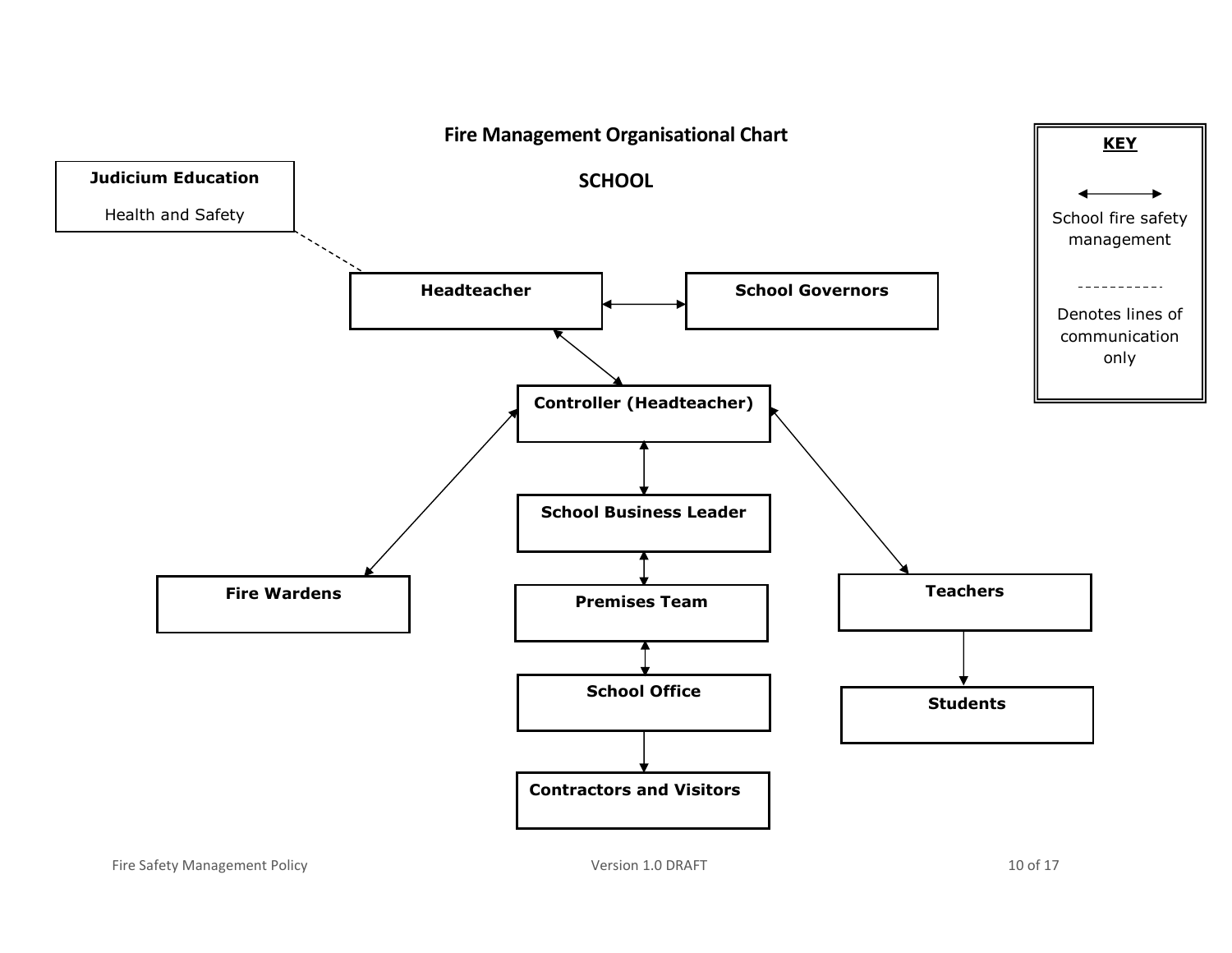## **Fire Safety Management Policy**

#### **Member of Staff Acknowledgement**

All members of staff with fire safety responsibilities (all staff) should be issued a copy of the policy and be required to sign the staff acknowledgement slip.

I have read the school Fire safety management policy and agree to follow the procedures outlined in the policy.

| <b>Employees Position:</b>  |  |
|-----------------------------|--|
|                             |  |
| <b>Employees Name:</b>      |  |
|                             |  |
| <b>Employees Signature:</b> |  |
|                             |  |
|                             |  |
| Date of Signature:          |  |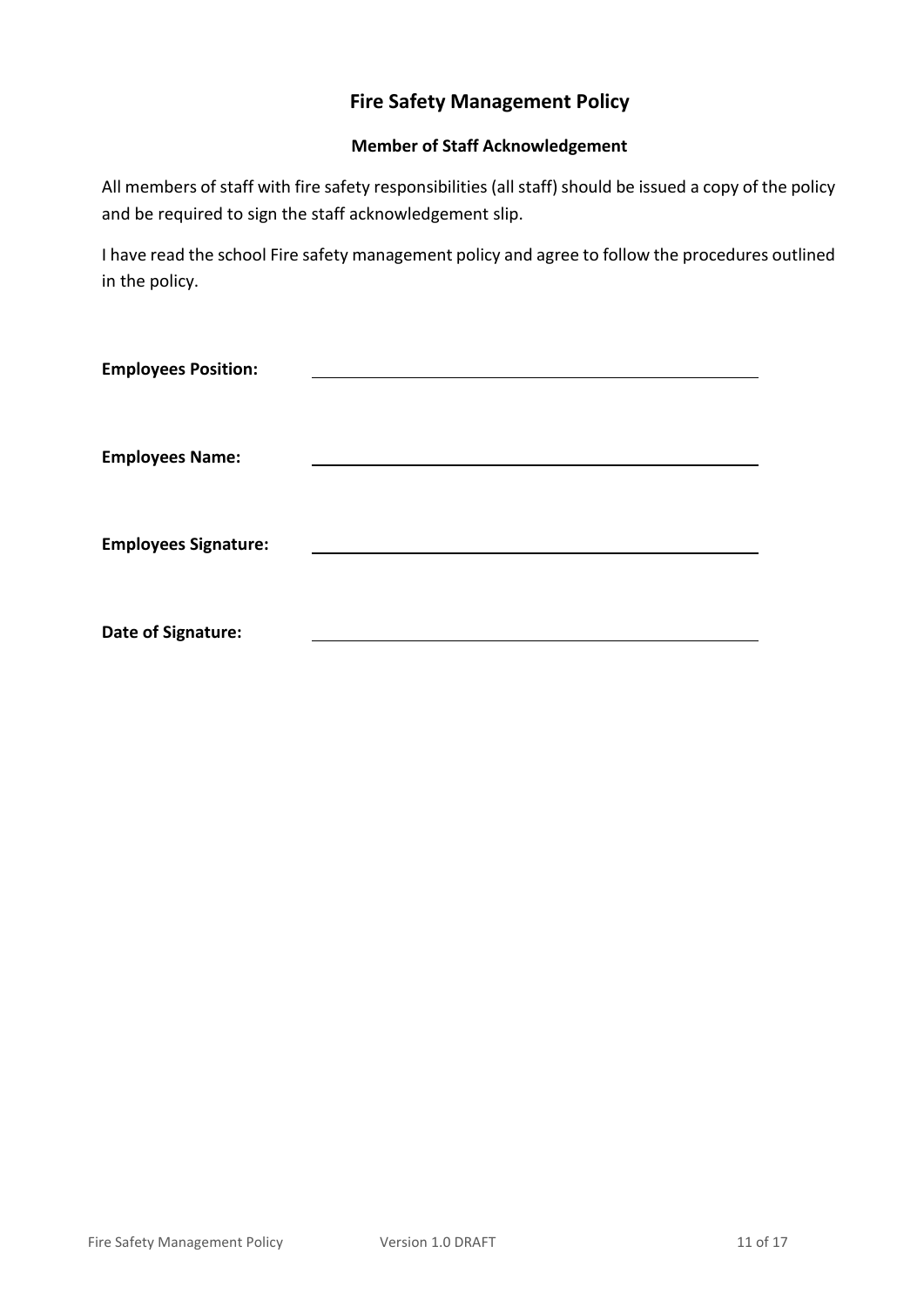## **East Barnet School, Chestnut Grove, East Barnet, EN4 8PU**

- **The fire alarm is the continuous sounding of the alarm.**
- In the case of a fire, the alarm will be activated by using a Fire Alarm break-glass unit and the Fire Brigade will be contacted immediately by the Premises Manager or Assistant

For a Fire Evacuation Drill, the alarm will be activated by the Premises Manager or Assistant.

- Only trained staff will use fire extinguishers, evacuation is the safest action for everyone else.
- The lift must not be used in a Fire Evacuation.
- Students and teachers must not re-enter the building until they have been given instructions to do so from a senior member of staff.
- Should an evacuation take place outside of lessons, all staff will be required to assist in guiding students via the correct evacuation routes. Registers must be taken if the evacuation is during break or lunch.
- Should a route be blocked because of fire, staff should guide students via the most suitable alternative route to the assembly point.
- If you are in a room with a gas supply, please make sure that you hit the Medem/control button as you leave.
- No door should be held open with a doorstop.
- All students, staff and visitors must assemble on the Astro-turf in their designated area.
- Staff and visitors will be designated an area just inside the Astro-turf gate to the left.
- No one will leave the site during a fire evacuation unless authorised to do so.

#### **Instructions for Staff with Classes**

Remind students of the seriousness of a Fire Evacuation and that it needs to be undertaken calmly, efficiently and in silence. Always assume that it could be the real thing and not just a Drill.

#### **The Assembly Point is the Astro-turf at the rear of the school building.**

#### **When the fire alarm sounds:**

Instruct students to:

- **Stop talking** and **listen** to instructions;
- Line up at the door;
- Leave bags or equipment in the room;
- Follow the route indicated in the classroom which will take them out of the building and onto the Assembly Point;
- **Remain silent** as they follow their exit route and when at the Assembly Point.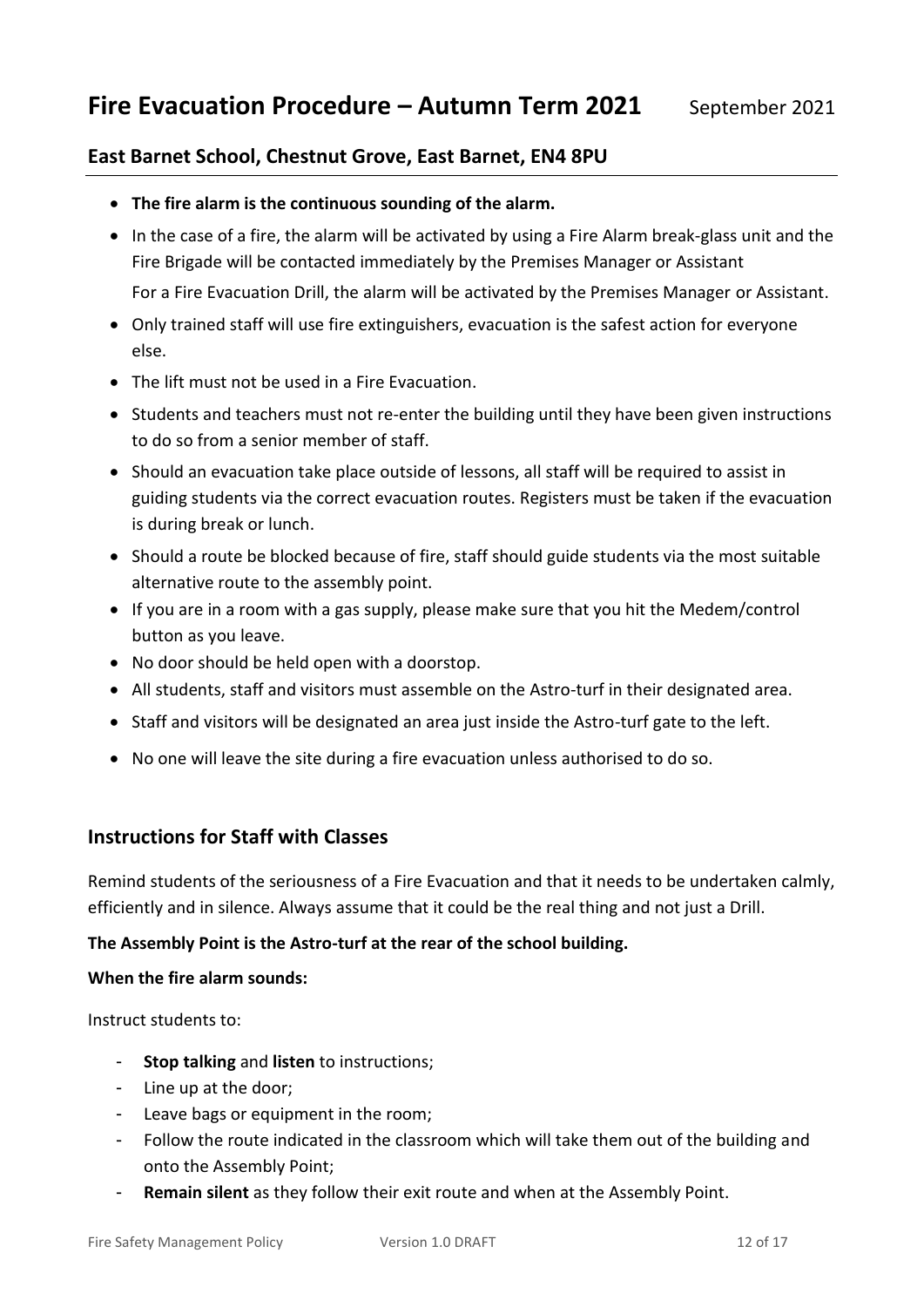#### **On leaving the classroom:**

- Select a responsible student to lead the group out, teacher follows as last person;
- Check that the room is empty;
- Close all windows if possible;
- Close the door behind you but please do not lock them;
- Make sure that your students maintain a silence

#### **At the Assembly Point:**

- Students should **line up silently** in their class group at the back of the Astro-turf**;**
- Students should face the school in their group along with their group teacher who will then register the form;
- Any missing students must be reported to the senior supervising staff near the main entrance to the astro-turf;
- Students and Staff must remain with their group and await further instructions.

### **Instructions for Staff Without Classes**

**On hearing the Alarm**: please make yourself available to assist and supervise the orderly evacuation and the organised re-entry. Please ensure you register with the Office Manager

Assemble on the Astro-Turf and assist with the assembly and supervision of students.

## **Instructions for Support Staff**

Assemble on the Astro-Turf at the marked assembly point to the left of the gate. Please ensure that you register with the Office Manager.

## **Instructions for Caretaking Staff**

**On hearing the Alarm**: Go to Control Panel to check location of incident. If a real emergency one caretaker must go to main gate to give the fire brigade access and provide fire officers with as much information as possible, together with a copy of the building fire strategy plans.

Check status of emergency call points and inform Fire Warden or Senior Member of staff asap.

#### **Instructions for Visitors & Contractors**

**On hearing the Alarm**: Leave the premises through the nearest fire exit and assemble on the Astro Turf assembly point. Follow instructions given by any member of staff. Please ensure you register with the school receptionist.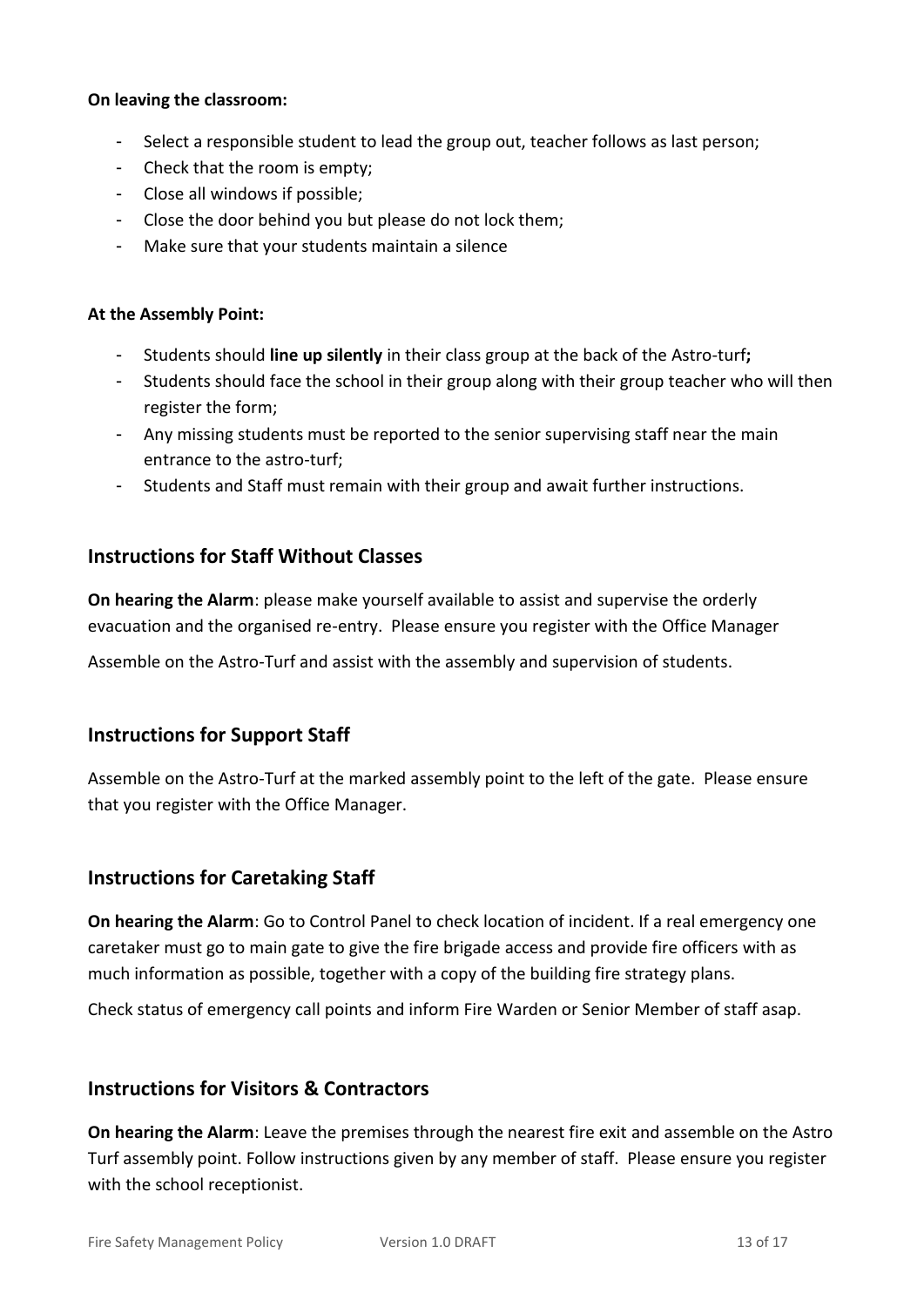## **Instructions for Disabled Students or Disabled Visitors**

*Disabled also refers to temporarily disabled or injured students and visitors who would have difficulty with stairs.*

## **Fire evacuation procedure for persons requiring assistance. (Evac-chair).**

#### **Level 4 Evacuation**

- Make your way, if safe, to the North East stairwell, the North West stairwell or the South West stairwell.
- The evac-chair is located on the wall, only trained staff can operate.
- If you are with someone who is trained to use the evac-chair, evacuate from Level 4.
- If a safe exit is possible on Level 3, proceed to exit the building via the main entrance.
- On arrival at main entrance a Fire Warden will be there, they will contact the SBL (or a LT member) and support your exit from the building.
- If there is no safe exit on Level 3, carry on down the stairs and exit at Level 2.
- If there is no-one to assist PRESS the silver button on the assistance panel to inform the front office that assistance is required in that stairwell.

#### **Level 3 Evacuation**

- Make your way if safe to the main entrance.
- If it is not safe to leave by the main entrance; make your way, if safe, to the North East, North West or South West stairwell.
- On arrival, PRESS the silver button on the assistance panel to inform the front office that assistance is required in that stairwell.

#### **Level 2 Evacuation**

- Make your way if safe to either North East stairwell and leave by the canteen fire door or North West stairwell and leave by the fire door.
- There is a third fire exit in near the main stairs, on the north corridor between D&T (228) and Food which can be used.

#### **Level 1 Evacuation**

- Fire exits are available at the end of corridor and some classrooms. Leave by the nearest available fire exit.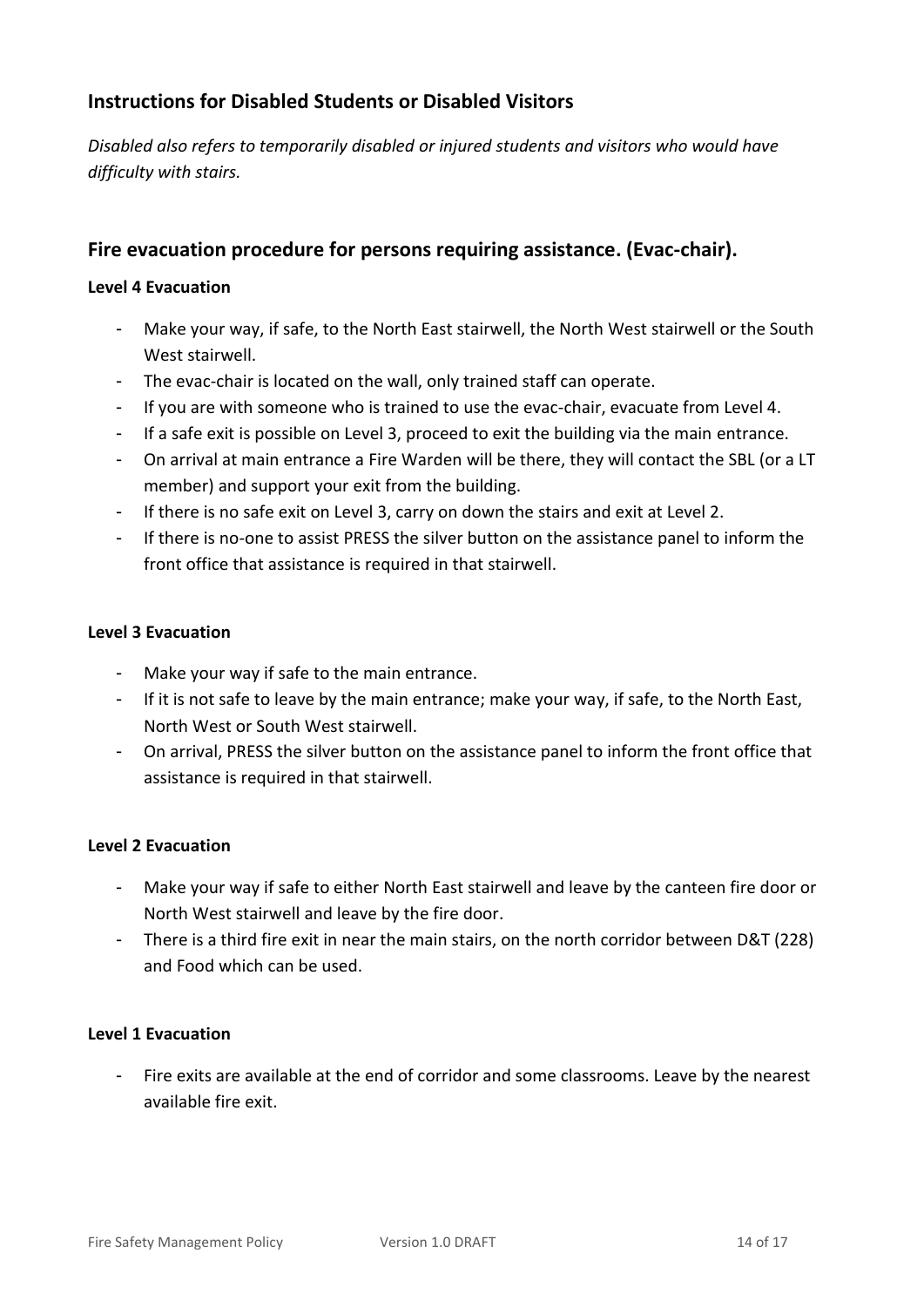| <b>Responsible Person</b>                                  | <b>Duty</b>                                                                                                                                                                                     |
|------------------------------------------------------------|-------------------------------------------------------------------------------------------------------------------------------------------------------------------------------------------------|
| Headteacher or member of SLT<br>on duty                    | Controller of the assembled School on the Astro.<br>Completes checksheet following the evacuation                                                                                               |
| Premises staff                                             | Source the location of the alarm point and liaise with<br>the fire brigade and the Senior Fire Warden/School<br>Business Manager, confirming when it is safe for re-<br>entry into the building |
| School Business Leader/ Senior<br>Fire Warden              | Liaises with the Premises staff and the Controller,<br>notifying the Controller when it is safe for re-entry into<br>the building.<br>Times the evacuation with stopwatch                       |
| <b>Front Office Receptionist</b>                           | Prints visitor information and checks a<br>ttendance<br>Collects cleaners register and checks attendance, and<br>reports to Controller. Passes radio to HC.                                     |
| Attendance Officer/Office<br>Manager                       | Prints student registers and distributes them to Heads<br>of Year Collates information and reports to Controller                                                                                |
| <b>Group Teachers</b>                                      | Calls register and report any missing students to Heads<br>of Year                                                                                                                              |
| <b>Heads of Year</b>                                       | Checks attendance for all form groups in year and<br>tutors, completes checklist and passes to Controller                                                                                       |
| <b>Office Manager</b>                                      | Gives Controller checklist to sign off. Gives radio to<br><b>School Business Leader</b>                                                                                                         |
| <b>Office Manager and Senior</b><br><b>Finance Officer</b> | Checks remaining staff presence (half) and reports<br>anyone missing to the Controller immediately.                                                                                             |
| Sixth form Administrator                                   | Prints 6 <sup>th</sup> form register and passes to Head of Sixth<br>Form. Assists with checking                                                                                                 |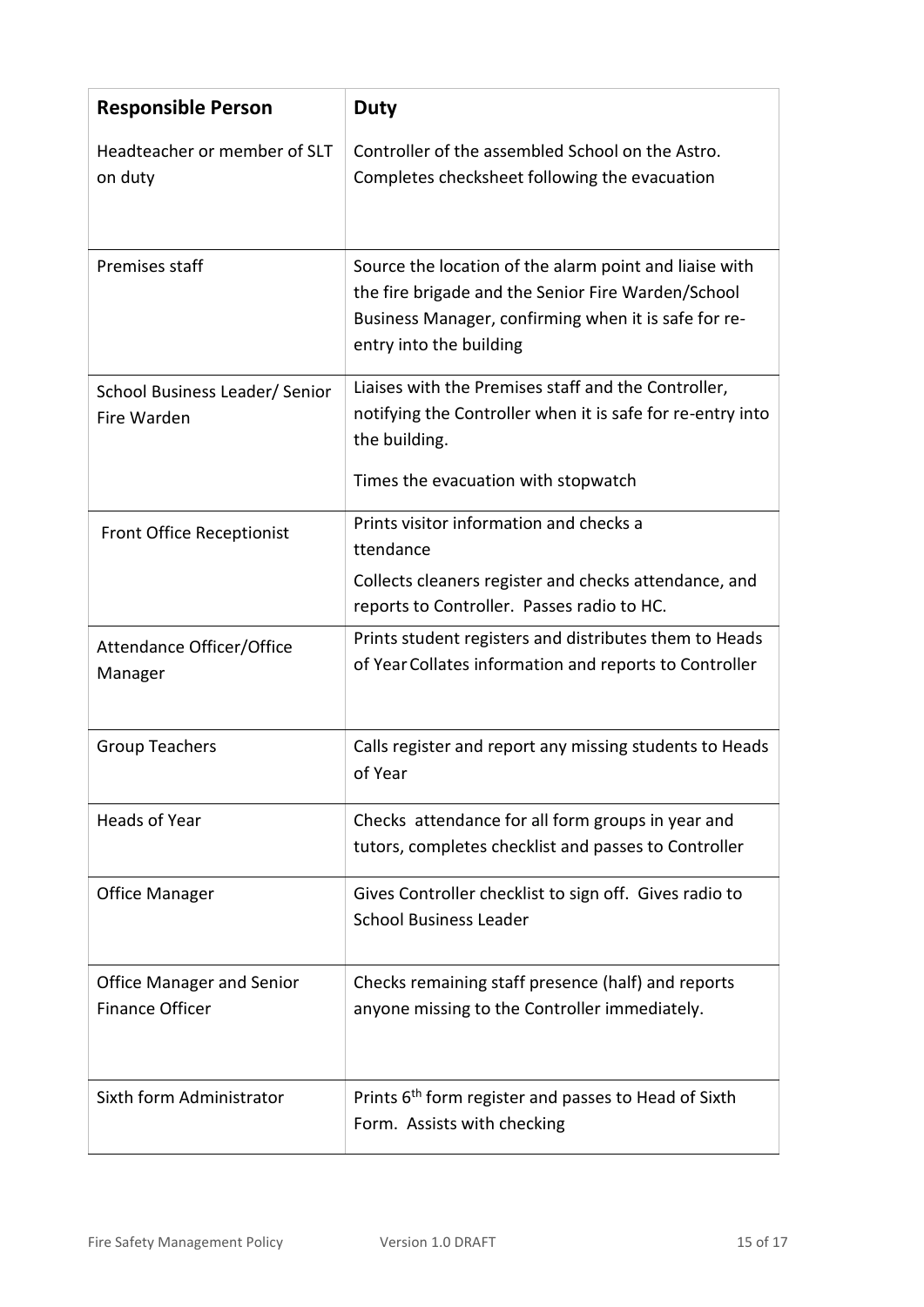## **Fire Wardens**

| Level 1          | L. Cofill          | C. Christodoulou    | D. Boast    | J. Zourdani |                        |  |
|------------------|--------------------|---------------------|-------------|-------------|------------------------|--|
| <b>Astroturf</b> | M. Fry             | J. Watson           | M. DeMaria  |             |                        |  |
| <b>Mugas</b>     | J. Smith           | B. Saleh            |             |             |                        |  |
| Level 2          | H. Kennedy         | <b>B.</b> Pankhania | S. Sadler   | L. Miles    | K. Locke (Mon/Tue)     |  |
| Level 3          | K. Locke (Thu/Fri) | N. Bain             | S. Robinson | N. Sutton   |                        |  |
| Level 4          | T. Turner          | S. Patel            | D. Francis  |             | T. Kothari S. Donald** |  |
|                  | M. Ambihaipahan    |                     |             |             |                        |  |

\*\* SD remains on level 3 at the front doors to ensure no one enters the building.

During this period Fire Wardens will ensure that students and staff follow the correct evacuation route. Fire Wardens have been allocated a floor. They should ensure safe exit from the classrooms and stairwells on the floor they have been allocated. Level 1 staff should also ensure safe exit out of the building and onto the Astro. Staff and students should evacuate from the nearest fire exit point **not necessarily** following the one-way system set up. Safe exit from the building is the priority.

Fire wardens are to assist any students waiting at the stairwell for evacuation.

## **No-one is to re-enter the building until they have received instructions to do so from either a senior member of staff or the senior Fire Brigade officer in attendance.**

Note:

- It is essential that staff and students evacuate and assemble in SILENCE. This will ensure that everyone concerned hears any important instructions given.
- Staff and students should leave any personal belongings, including coats.
- Any teachers not attached to a class at the time the alarm sounds should position themselves along the evacuation routes and monitor student behaviour, A personal emergency evacuation plan will be developed whenever necessary. It should not take more than 4 minutes to evacuate the building and assemble
- Health & Safety regulations require the school to keep a log of all fire drills.
- In the event of a real fire which makes at least one of the buildings unusable for a while, parents will be notified at the earliest possible moment of new arrangements and of the future plan of action.
- In the event of a bomb warning or gas leak, the premises will be evacuated under the direction of the Police or the Gas Board.